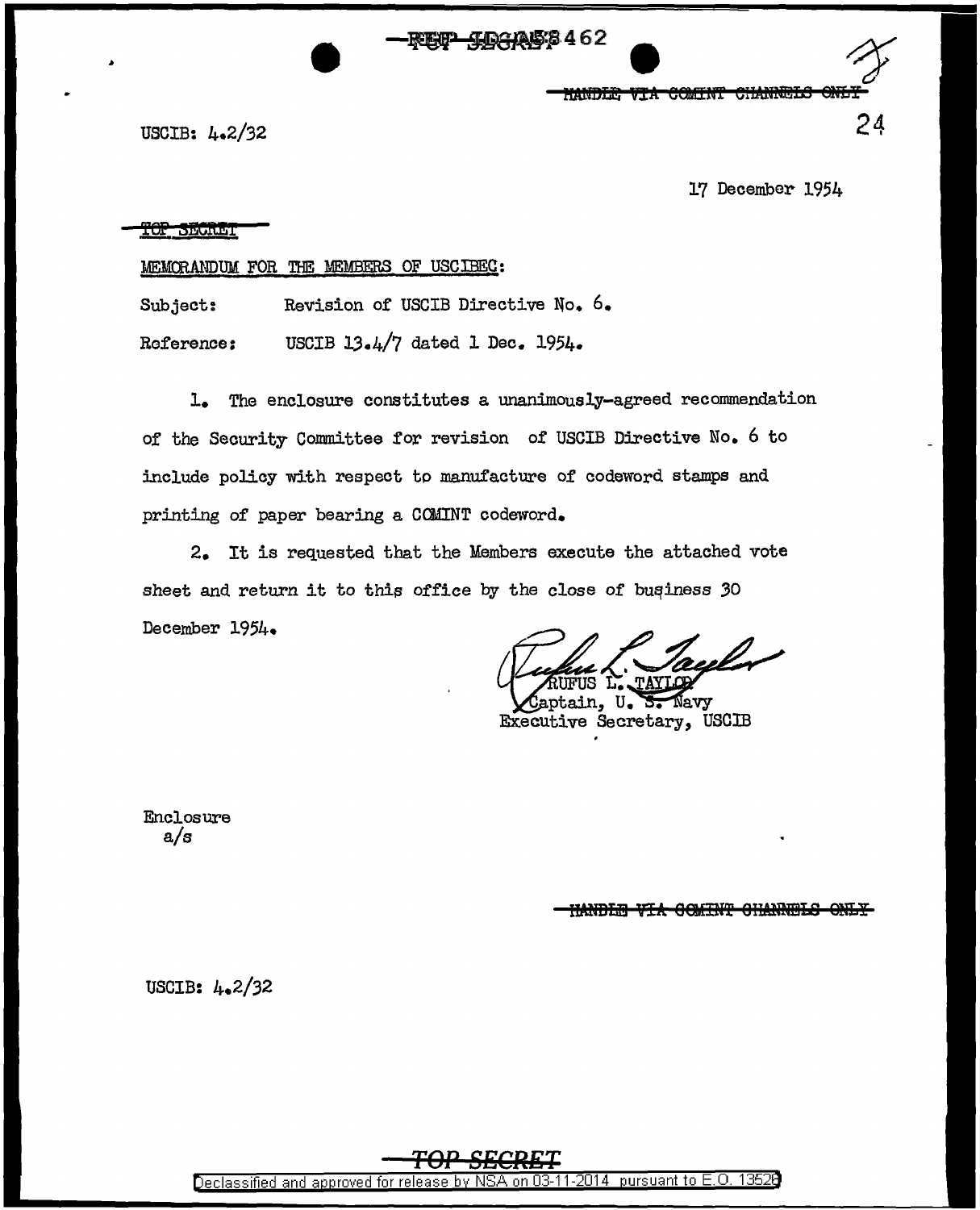## USCIB DIRECTIVE NUMBER 6 (CIBD  $# 6$ ) (APPROVED BY USCIB ON 11 Mar 49 (Revised by USCIB on  $\frac{1}{\sqrt{1-\frac{1}{c^2}}}$ INSTRUGrIONS FOR THE PROTE GrION OF

千吨千万万千462

## OOMINT OODEWORDS

1. Regulations for the dissemination, handling, and safeguarding of OOMINT will:

a. Refer to the COMINT codewords only generically, and will not list specific codewords. These regulations will be so draf'ted that they will not themselves require designation by a COMINT codeword, and will thus avoid such designation.

b. Clearly provide for the continuous safeguarding and security of superseded COMINT codewords, and material covered by them, as well as of current ones.

2. Knowledge of specific current and non-current COMINT codewords will be disseminated by each member organization in accordance with the basic security regulations and to the extent necessary to insure compliance with these regulations, and in a manner appropriate to that organization's administrative arrangements and procedures.

*3.* When used as such, codewords for Category III COMINT (and sub-categories thereof) are classified TOP SECRET. These codewords and their implications shall not be made known to non-indoctrinated persons, nor shall these codewords be used in their codeword sense in the presence of non-indoctrinated persons. Paper stocks and rubber stamps bearing such codewords must be treated accordingly.

*TOP SECRET*